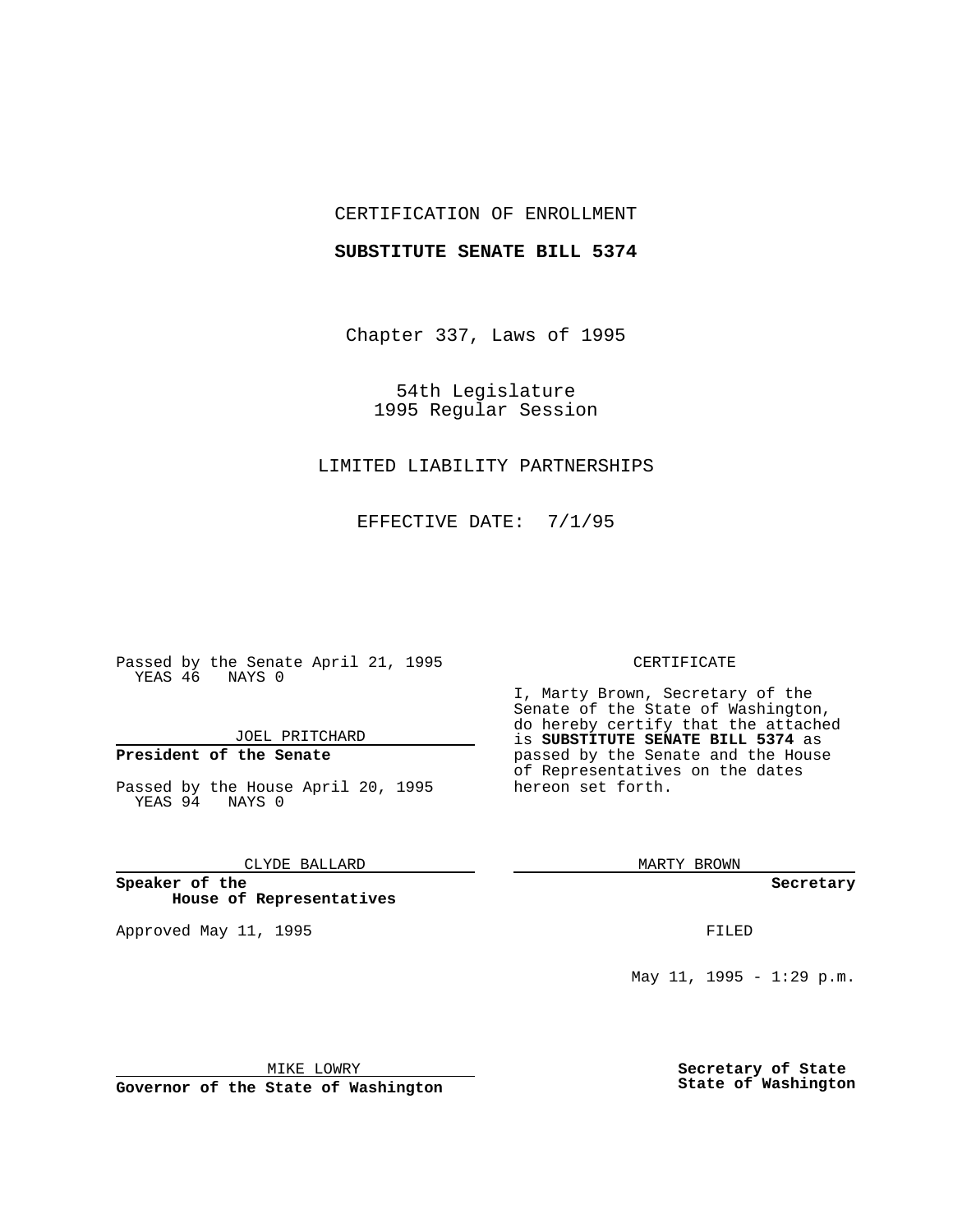## **SUBSTITUTE SENATE BILL 5374** \_\_\_\_\_\_\_\_\_\_\_\_\_\_\_\_\_\_\_\_\_\_\_\_\_\_\_\_\_\_\_\_\_\_\_\_\_\_\_\_\_\_\_\_\_\_\_

\_\_\_\_\_\_\_\_\_\_\_\_\_\_\_\_\_\_\_\_\_\_\_\_\_\_\_\_\_\_\_\_\_\_\_\_\_\_\_\_\_\_\_\_\_\_\_

AS AMENDED BY THE HOUSE

Passed Legislature - 1995 Regular Session

#### **State of Washington 54th Legislature 1995 Regular Session**

**By** Senate Committee on Law & Justice (originally sponsored by Senators Smith and Roach)

Read first time 02/16/95.

 AN ACT Relating to registered limited liability partnerships; amending RCW 25.15.005, 25.15.045, 25.15.060, 25.15.085, 25.15.130, 25.15.220, 25.15.250, 25.15.280, 25.15.310, and 24.06.045; adding new sections to chapter 25.04 RCW; providing an effective date; and declaring an emergency.

BE IT ENACTED BY THE LEGISLATURE OF THE STATE OF WASHINGTON:

 NEW SECTION. **Sec. 1.** This subchapter applies to limited liability partnerships. All other provisions of this chapter, not in conflict with this subchapter, also apply.

 NEW SECTION. **Sec. 2.** Unless the context clearly requires otherwise, the definitions in this section apply throughout this subchapter.

 (1) "Limited liability partnership" or "partnership" means a partnership formed pursuant to an agreement governed by the laws of this state, registered under section 6 of this act.

 (2) "Foreign limited liability partnership" means a limited liability partnership formed pursuant to an agreement governed by the laws of another jurisdiction.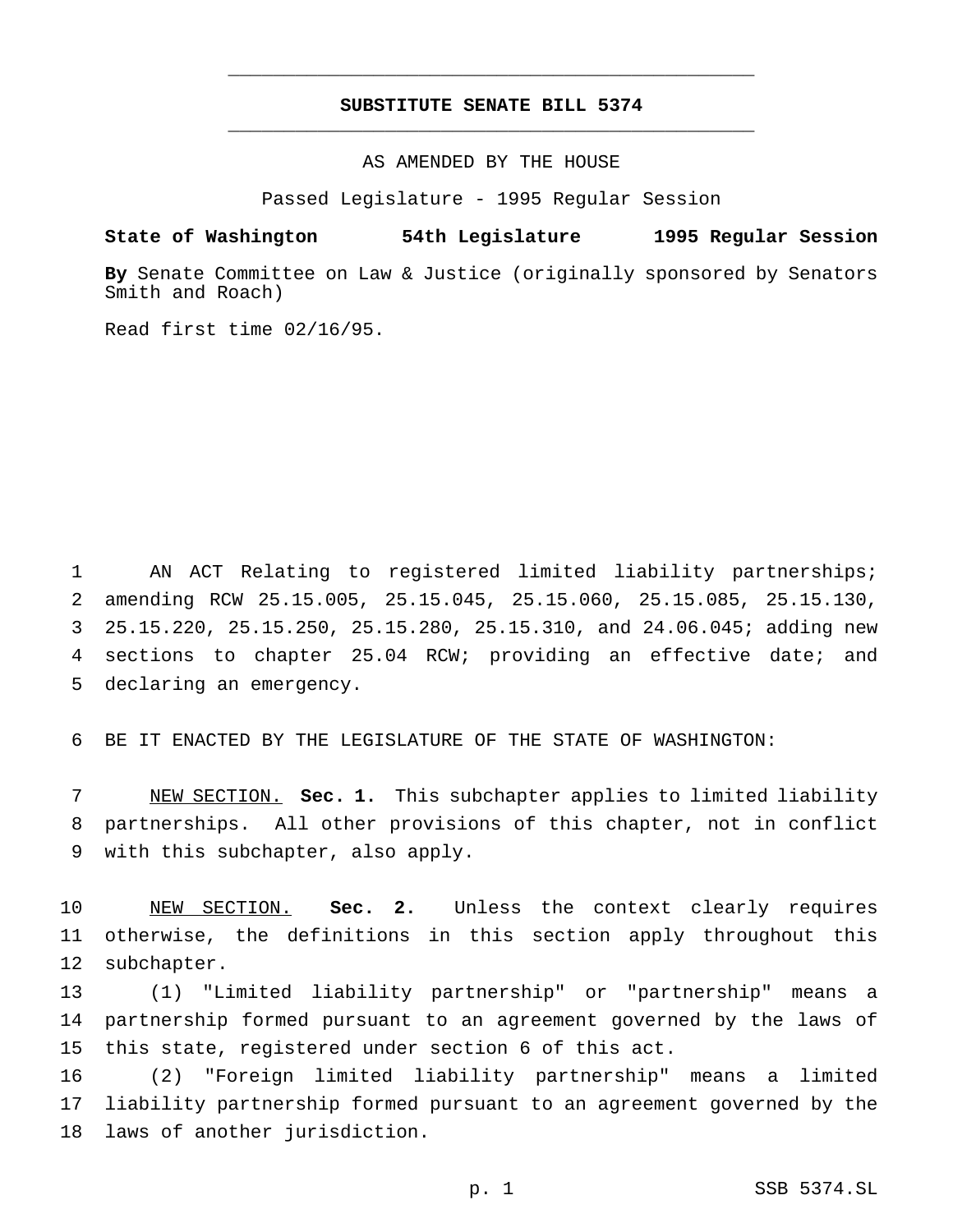NEW SECTION. **Sec. 3.** (1) To become and to continue as a limited liability partnership, a partnership shall file with the secretary of state an application stating the name of the partnership; the address of its principal office; if the partnership's principal office is not located in this state, the address of a registered office and the name and address of a registered agent for service of process in this state which the partnership will be required to maintain; the number of partners; a brief statement of the business in which the partnership 9 engages; any other matters that the partnership determines to include; and that the partnership thereby applies for status as a limited liability partnership.

 (2) The application shall be executed by a majority in interest of the partners or by one or more partners authorized to execute an application.

 (3) The application shall be accompanied by a fee of one hundred seventy-five dollars for each partnership.

 (4) The secretary of state shall register as a limited liability partnership any partnership that submits a completed application with the required fee.

 (5) A partnership registered under this section shall pay an annual fee, in each year following the year in which its application is filed, on a date and in an amount specified by the secretary of state. The fee must be accompanied by a notice, on a form provided by the secretary of state, of the number of partners currently in the partnership and of any material changes in the information contained in the partnership's application for registration.

 (6) Registration is effective immediately after the date an application is filed, and remains effective until: (a) It is voluntarily withdrawn by filing with the secretary of state a written withdrawal notice executed by a majority in interest of the partners or by one or more partners authorized to execute a withdrawal notice; or (b) thirty days after receipt by the partnership of a notice from the secretary of state, which notice shall be sent by certified mail, return receipt requested, that the partnership has failed to make timely payment of the annual fee specified in subsection (5) of this section, unless the fee is paid within such a thirty-day period.

 (7) The status of a partnership as a limited liability partnership, and the liability of the partners thereof, shall not be affected by: (a) Errors in the information stated in an application under subsection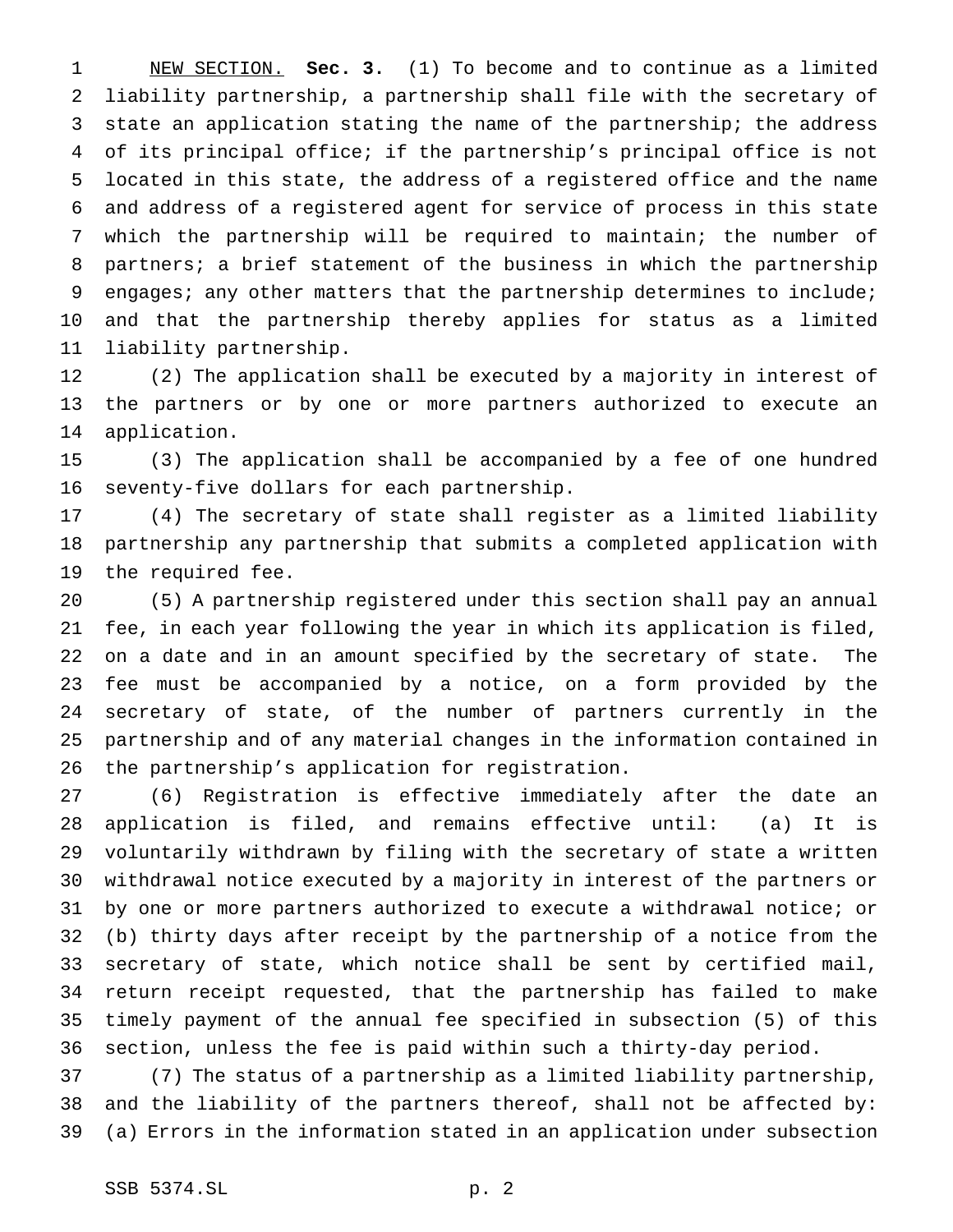(1) of this section or a notice under subsection (5) of this section; or (b) changes after the filing of such an application or notice in the information stated in the application or notice.

 (8) The secretary of state may provide forms for the application under subsection (1) of this section or a notice under subsection (5) of this section.

 NEW SECTION. **Sec. 4.** The name of a limited liability partnership shall contain the words "limited liability partnership" or the abbreviation "L.L.P." or "LLP" as the last words or letters of its name.

 NEW SECTION. **Sec. 5.** A person or group of persons licensed or otherwise legally authorized to render professional services, as defined in RCW 18.100.030, within this state may organize and become a member or members of a limited liability partnership under the provisions of this chapter for the purposes of rendering professional service. Nothing in this section prohibits a person duly licensed or otherwise legally authorized to render professional services in any jurisdiction other than this state from becoming a member of a limited liability partnership organized for the purpose of rendering the same professional services. Nothing in this section prohibits a limited liability partnership from rendering professional services outside this state through individuals who are not duly licensed or otherwise legally authorized to render such professional services within this state.

 NEW SECTION. **Sec. 6.** (1) A limited liability partnership formed and existing under this chapter, may conduct its business, carry on its operations, and have and exercise the powers granted by this chapter in any state, territory, district, or possession of the United States or in any foreign country.

 (2) It is the intent of the legislature that the legal existence of a limited liability partnership formed and existing under this chapter be recognized outside the boundaries of this state and that the laws of this state governing a limited liability partnership transacting business outside this state be granted the protection of full faith and credit under the Constitution of the United States.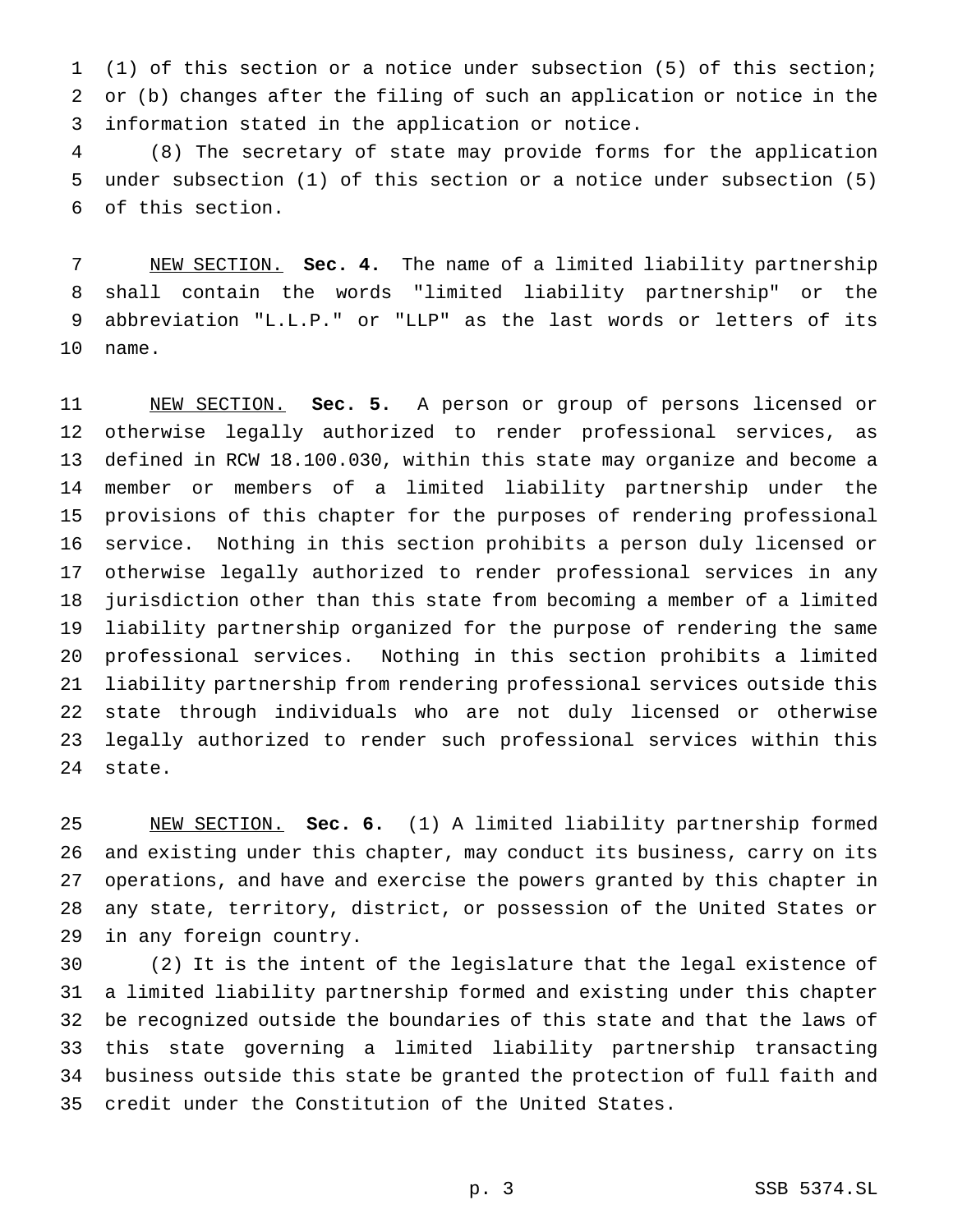(3) The internal affairs of a partnership, including a limited liability partnership formed and existing under this chapter, including the liability of partners for debts, obligations, and liabilities of or chargeable to the partnership, shall be subject to and governed by the laws of this state.

 (4) Subject to any statutes for the regulation and control of specific types of business, a foreign limited liability partnership, formed and existing under the laws of another jurisdiction, may do business in this state provided it registers with the secretary of state under this chapter in the same manner as a limited liability partnership.

 (5) It is the policy of this state that the internal affairs of a foreign limited liability partnership, including the liability of partners for debts, obligations, and liabilities of or chargeable to partnerships, shall be subject to and governed by the laws of such other jurisdiction. However, a foreign limited liability partnership formed and existing under the laws of another jurisdiction is subject to section 7 of this act if it renders professional services, as defined in RCW 18.100.030, in this state.

 NEW SECTION. **Sec. 7.** (1) Except as provided in subsection (2) of this section, all partners are liable:

 (a) Jointly and severally for everything chargeable to the partnership under RCW 25.04.130 and 25.04.140; and

 (b) Jointly for all other debts and obligations of the partnership; but any partner may enter into a separate obligation to perform a partnership contract;

(c) Except that:

 (i) In no event shall a trustee or personal representative, a fiduciary, acting as a partner have personal liability except as provided in RCW 11.98.110 (2) and (4);

 (ii) Any such liability under this section shall be satisfied first from the partnership assets and second from the trust or estate; and (iii) If a fiduciary is liable, the fiduciary is entitled to indemnification first from the partnership assets and second from the trust or estate.

 (2) Subject to subsections (3) and (5) of this section, a partner in a limited liability partnership is not liable directly or indirectly, including by way of indemnification, contribution,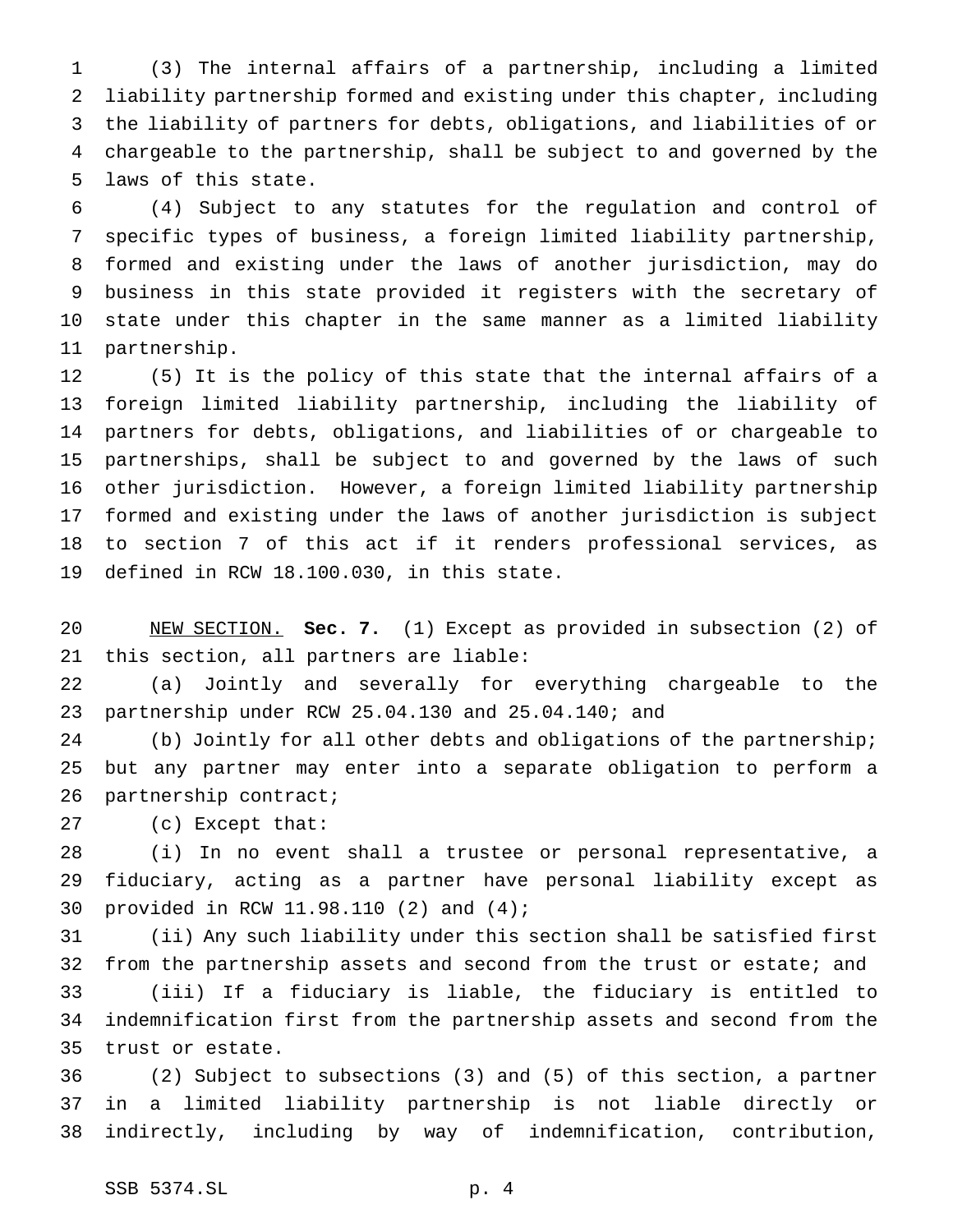assessment, or otherwise for debts, obligations, and liabilities of or chargeable to the partnership, whether in tort, contract or otherwise, arising from omissions, negligence, wrongful acts, misconduct, or malpractice committed in the course of the partnership business by another partner or an employee, agent, or representative of the partnership.

 (3) Subsection (2) of this section shall not affect the liability of a partner in a limited liability partnership for his or her own omissions, negligence, wrongful acts, misconduct, or malpractice or that of any person under his or her direct supervision and control.

 (4) A partner in a limited liability partnership is not a proper party to a proceeding by or against a limited liability partnership, the object of which is to recover damages or enforce the obligations arising from omissions, negligence, wrongful acts, misconduct, or malpractice described in subsection (2) of this section, unless such partner is personally liable under subsection (3) or (5) of this section.

 (5) If the partners of a limited liability partnership or foreign limited liability partnership are required to be licensed to provide professional services, as defined in RCW 18.100.030, and the partnership fails to maintain for itself and for its members practicing in this state a policy of professional liability insurance, bond, deposit in trust, bank escrow of cash, bank certificates of deposit, United States Treasury obligations, bank letter of credit, insurance company bond, or other evidence of financial responsibility of a kind designated by rule by the state insurance commissioner and in the amount of at least one million dollars or such greater amount, not to exceed three million dollars, as the state insurance commissioner may establish by rule for a licensed profession or for any specialty within a profession, taking into account the nature and size of the businesses within the profession or specialty, then the partners shall be personally liable to the extent that, had such insurance, bond, deposit in trust, bank escrow of cash, bank certificates of deposit, United States Treasury obligations, bank letter of credit, insurance company bond, or other evidence of responsibility been maintained, it would have covered the liability in question.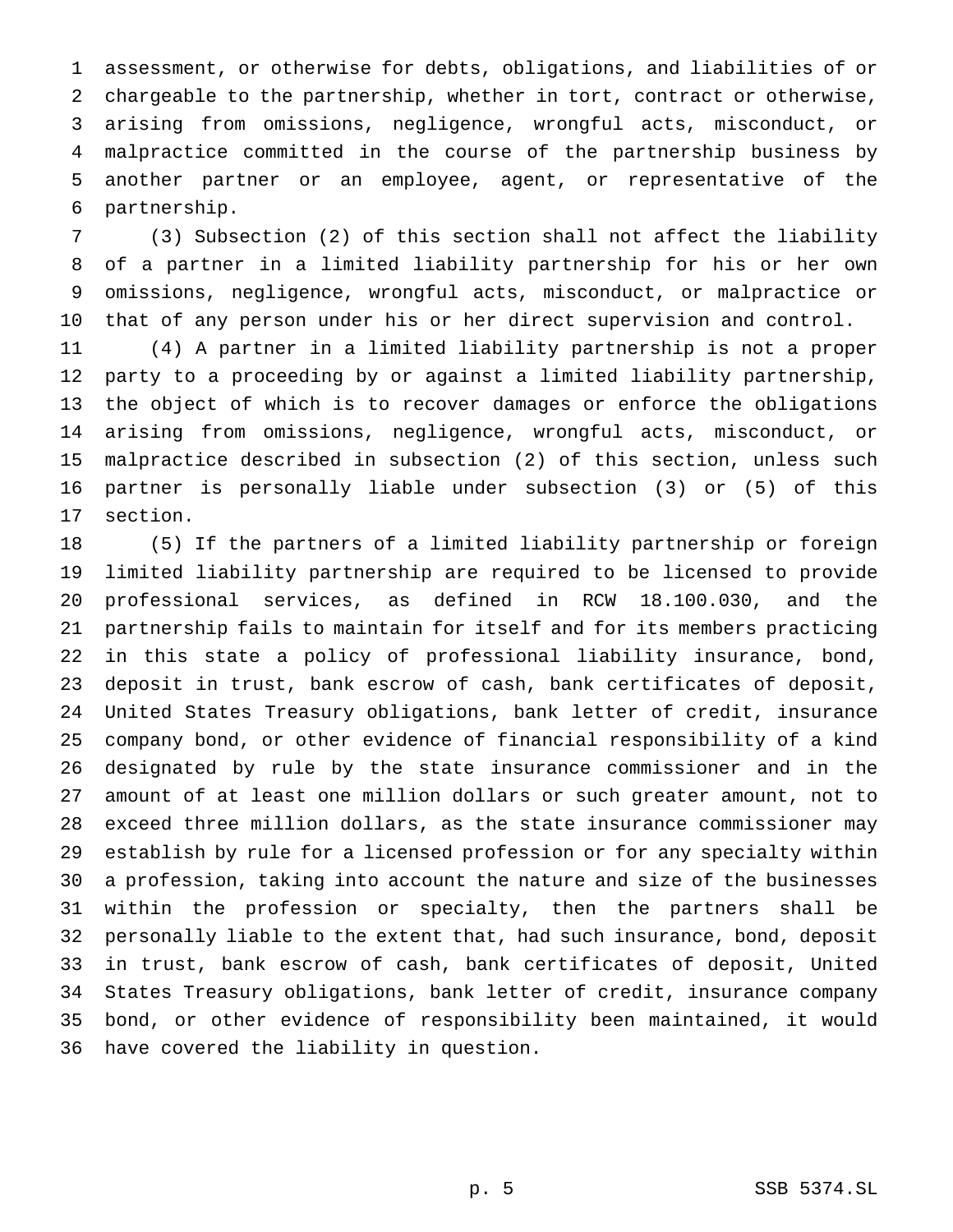NEW SECTION. **Sec. 8.** The rights and duties of the partners in relation to the partnership shall be determined, subject to any agreement between them, by the following rules:

 (1) Each partner shall be repaid his or her contributions, whether by way of capital or advances to the partnership property and share equally in the profits and surplus remaining after all liabilities, including those to partners, are satisfied; and except as provided in section 7(2) of this act, each partner must contribute toward the losses, whether of capital or otherwise, sustained by the partnership according to his or her share in the profits.

 (2) The partnership must indemnify every partner in respect of payments made and personal liabilities reasonably incurred by him or her in the ordinary and proper conduct of its business, or for the preservation of its business or property.

 (3) A partner, who in aid of the partnership makes any payment or advance beyond the amount of capital which he or she agreed to contribute, shall be paid interest from the date of the payment or advance.

 (4) A partner shall receive interest on the capital contributed by him or her only from the date when repayment should be made.

 (5) All partners have equal rights in the management and conduct of the partnership business.

 (6) No partner is entitled to remuneration for acting in the partnership business, except that a surviving partner is entitled to reasonable compensation for his or her services in winding up the partnership affairs.

 (7) No person can become a member of a partnership without the consent of all the partners.

 (8) Any difference arising as to ordinary matters connected with the partnership business may be decided by a majority of the partners; but no act in contravention of any agreement between the partners may be done rightfully without the consent of all the partners.

 NEW SECTION. **Sec. 9.** Where a dissolution is caused by the act, death, or bankruptcy of a partner, each partner is liable to his or her copartners for his or her share of any liability created by any partner acting for the partnership as if the partnership had not been dissolved unless: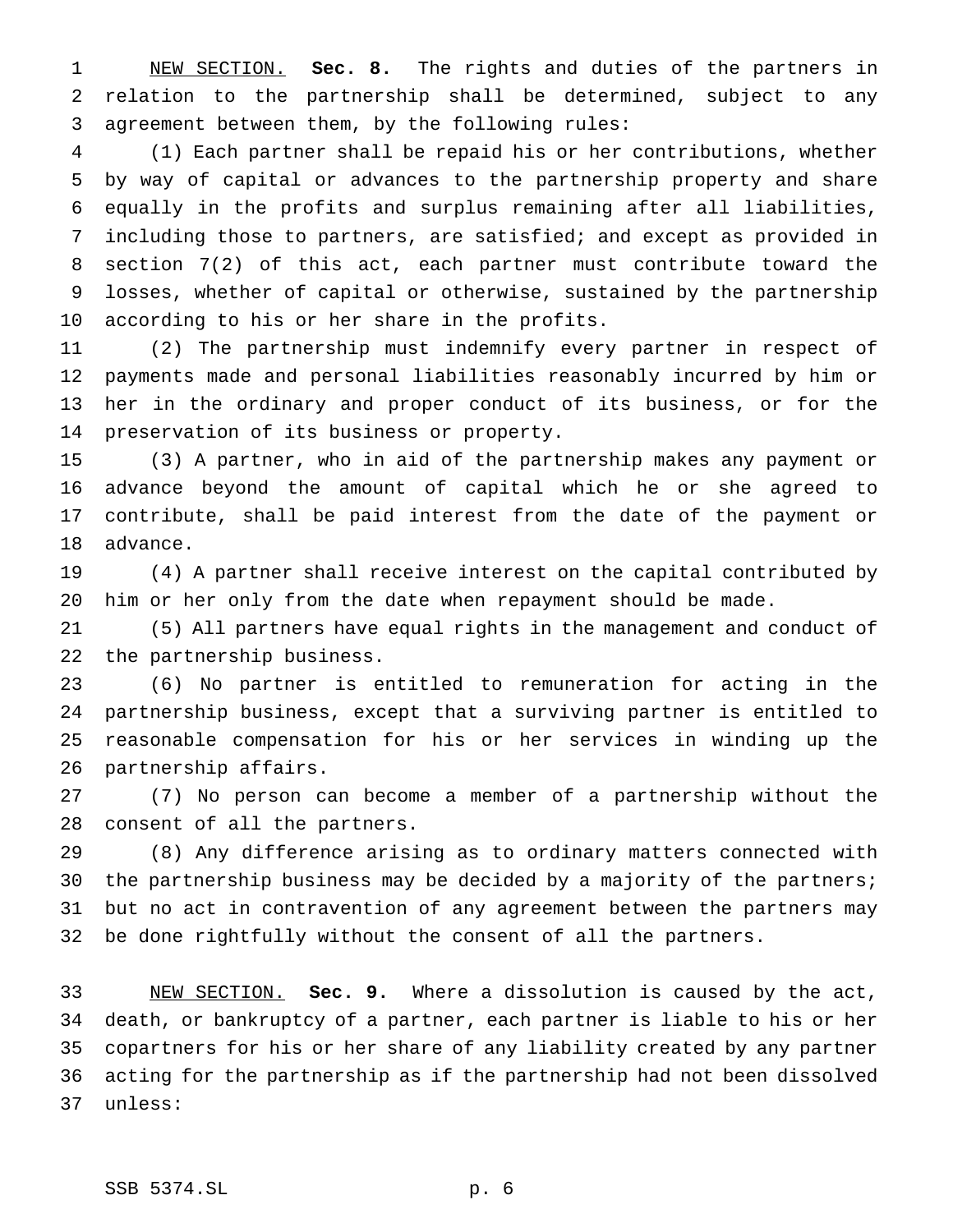(1) The dissolution being by act of any partner, the partner acting for the partnership had knowledge of the dissolution; or

 (2) The dissolution being by the death or bankruptcy of a partner, the partner acting for the partnership had knowledge or notice of the death or bankruptcy; or

 (3) The liability is for a debt, obligation, or liability for which the partner is not liable as provided in section 7(2) of this act.

 NEW SECTION. **Sec. 10.** (1) The dissolution of the partnership does not of itself discharge the existing liability of any partner.

 (2) A partner is discharged from any existing liability upon dissolution of the partnership by an agreement to that effect between himself or herself, the partnership creditor and the person or partnership continuing the business; and such agreement may be inferred from the course of dealing between the creditor having knowledge of the dissolution and the person or partnership continuing the business.

 (3) Where a person agrees to assume the existing obligations of a dissolved partnership, the partners whose obligations have been assumed shall be discharged from any liability to any creditor of the partnership who, knowing of the agreement, consents to a material alteration in the nature or time of payment of such obligations.

 (4) The individual property of a deceased partner shall be liable for those obligations of the partnership incurred while he or she was a partner and for which he or she was liable under section 7 of this act, but subject to the prior payment of his or her separate debts.

 NEW SECTION. **Sec. 11.** In settling accounts between the partners after dissolution, the following rules shall be observed, subject to any agreement to the contrary:

(1) The assets of the partnership are:

(a) The partnership property;

 (b) The contributions of the partners specified in subsection (4) of this section.

 (2) The liabilities of the partnership shall rank in order of payment, as follows:

(a) Those owing to creditors other than partners;

(b) Those owing to partners other than for capital and profits;

(c) Those owing to partners in respect of capital;

(d) Those owing to partners in respect of profits.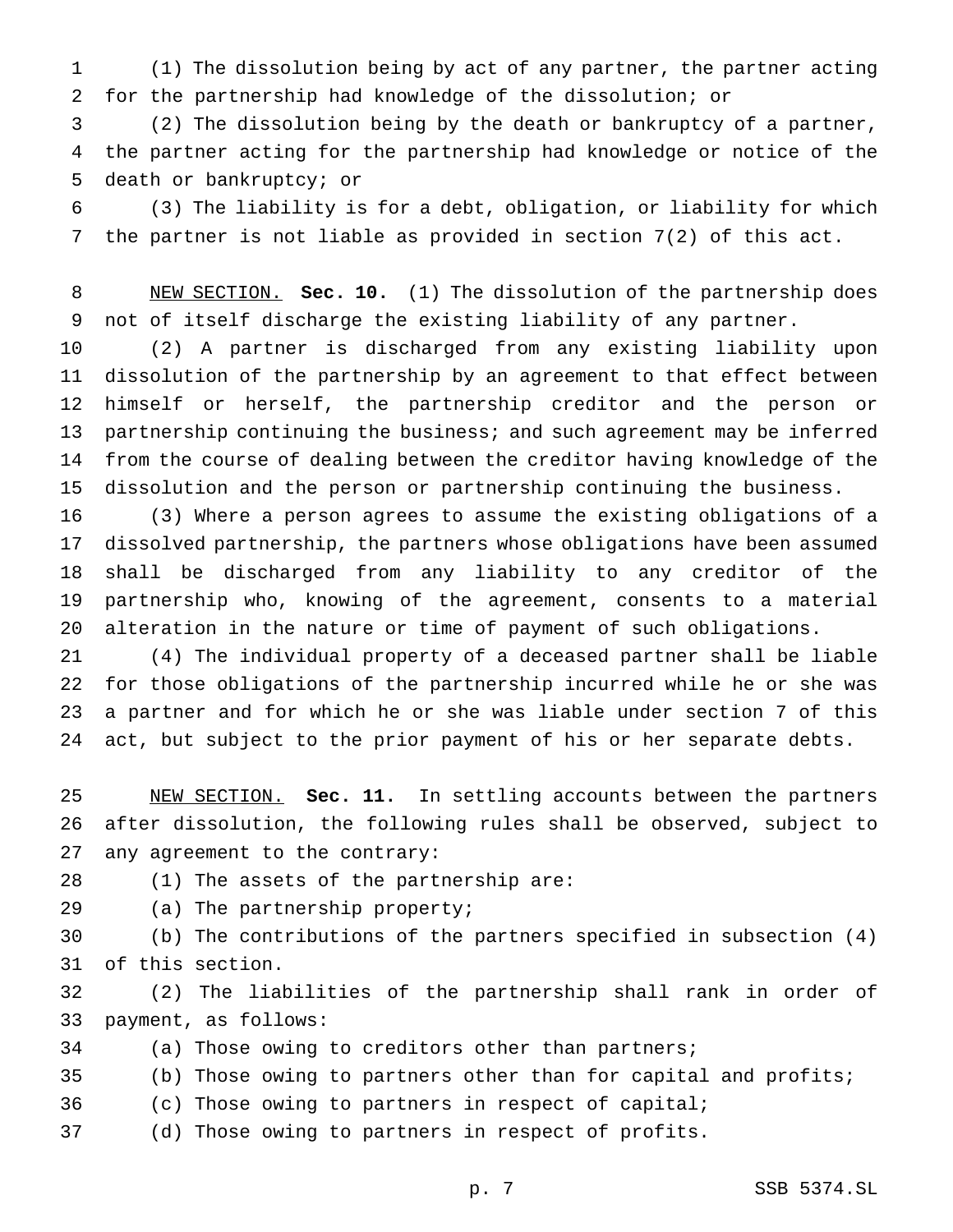(3) The assets shall be applied in the order of their declaration in subsection (1) of this section to the satisfaction of the liabilities.

 (4) Except as provided in section 7(2) of this act: (a) The partners shall contribute, as provided by section 8(1) of this act the amount necessary to satisfy the liabilities; and (b) if any, but not all, of the partners are insolvent, or, not being subject to process, refuse to contribute, the other partners shall contribute their share of the liabilities, and, in the relative proportions in which they share the profits, the additional amount necessary to pay the liabilities.

 (5) An assignee for the benefit of creditors or any person appointed by the court shall have the right to enforce the contribution specified in subsection (4) of this section.

 (6) Any partner or his or her legal representative shall have the right to enforce the contributions specified in subsection (4) of this section, to the extent of the amount which he or she has paid in excess of his or her share of the liability.

 (7) The individual property of a deceased partner shall be liable for the contributions specified in subsection (4) of this section.

 (8) When partnership property and the individual properties of the partners are in possession of a court for distribution, partnership creditors shall have priority on partnership property and separate creditors on individual property, saving the rights of lien or secured creditors as heretofore.

 (9) Where a partner has become bankrupt or his or her estate is insolvent the claims against his or her separate property shall rank in the following order:

(a) Those owing to separate creditors;

(b) Those owing to partnership creditors;

(c) Those owing to partners by way of contribution.

 NEW SECTION. **Sec. 12.** Sections 1 through 11 of this act are each added to chapter 25.04 RCW and codified with the subchapter heading of "limited liability partnerships."

 **Sec. 13.** RCW 25.15.005 and 1994 c 211 s 101 are each amended to read as follows:

As used in this chapter, unless the context otherwise requires:

SSB 5374.SL p. 8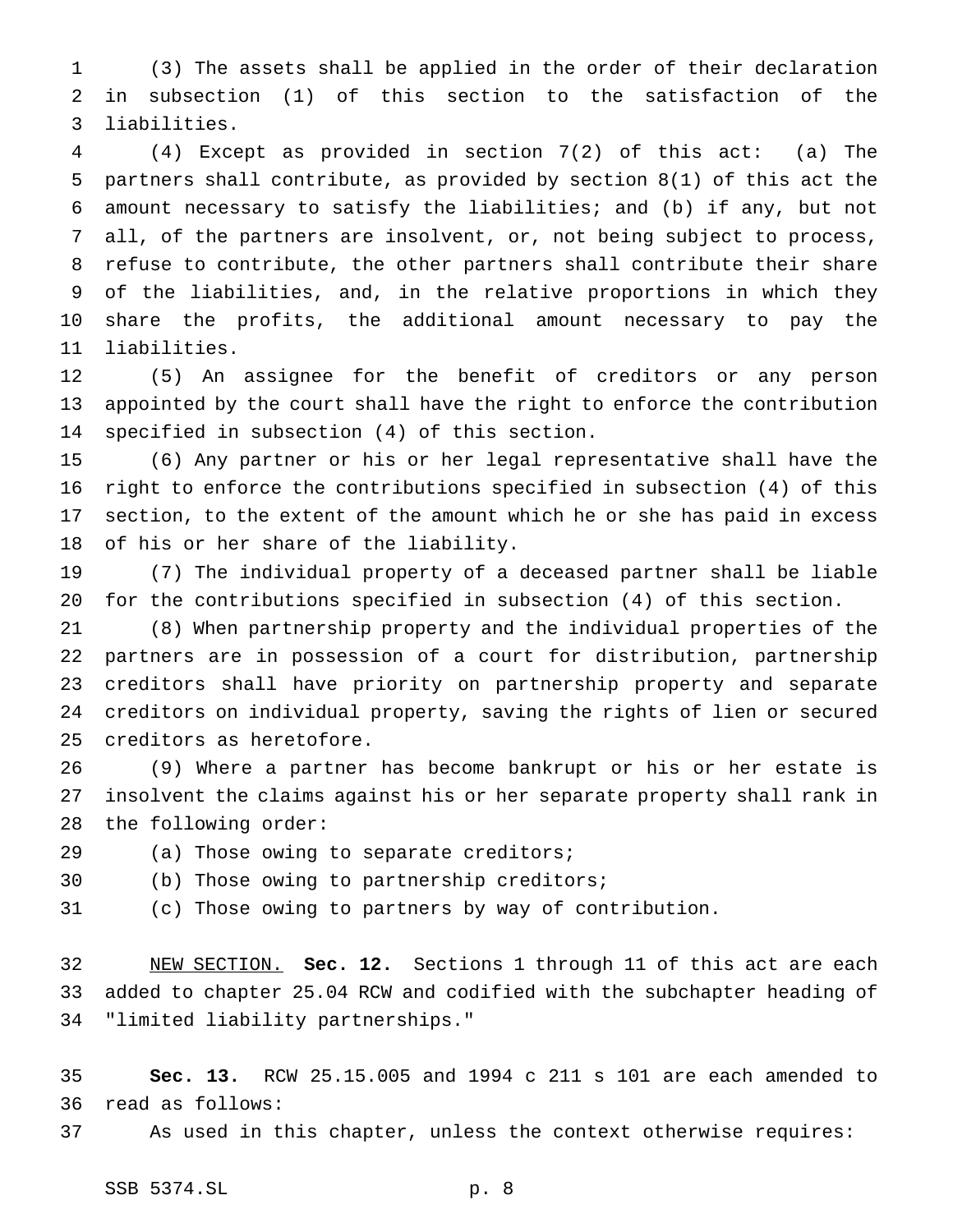(1) "Certificate of formation" means the certificate referred to in RCW 25.15.070, and the certificate as amended.

 (2) "Event of dissociation" means an event that causes a person to cease to be a member as provided in RCW 25.15.130.

 (3) "Foreign limited liability company" means an entity that is formed under:

7 (a) ((An unincorporated enterprise;

8 (b) Organized under the)) The limited liability company laws of 9 ((a)) any state other than ((the laws of)) this state, or ((under the)) 10 (b) The laws of any foreign country( $(i+$ 

11 (c) Organized)) that is: (A) An unincorporated association, (B) 12 formed under a statute pursuant to which an ((enterprise)) association may be formed that affords to each of its members limited liability 14 with respect to the liabilities of the entity( $(\div)$ ), and ( $(\overline{d} + \overline{1s})$ ) (C) not required, in order to transact business or conduct affairs in this 16 state, to be registered or ((organized under any statute of this state 17 other than this chapter)) qualified under Title 23B or 24 RCW, or any other chapter of the Revised Code of Washington authorizing the formation of a domestic entity and the registration or qualification in 20 this state of similar entities formed under the laws of a jurisdiction 21 other than this state.

 (4) "Limited liability company" and "domestic limited liability company" means a limited liability company organized and existing under this chapter.

 (5) "Limited liability company agreement" means any written agreement as to the affairs of a limited liability company and the conduct of its business which is binding upon all of the members.

 (6) "Limited liability company interest" means a member's share of the profits and losses of a limited liability company and a member's right to receive distributions of the limited liability company's assets.

 (7) "Manager" or "managers" means, with respect to a limited liability company that has set forth in its certificate of formation that it is to be managed by managers, the person, or persons designated in accordance with RCW 25.15.150(2).

 (8) "Member" means a person who has been admitted to a limited liability company as a member as provided in RCW 25.15.115 and who has not been dissociated from the limited liability company.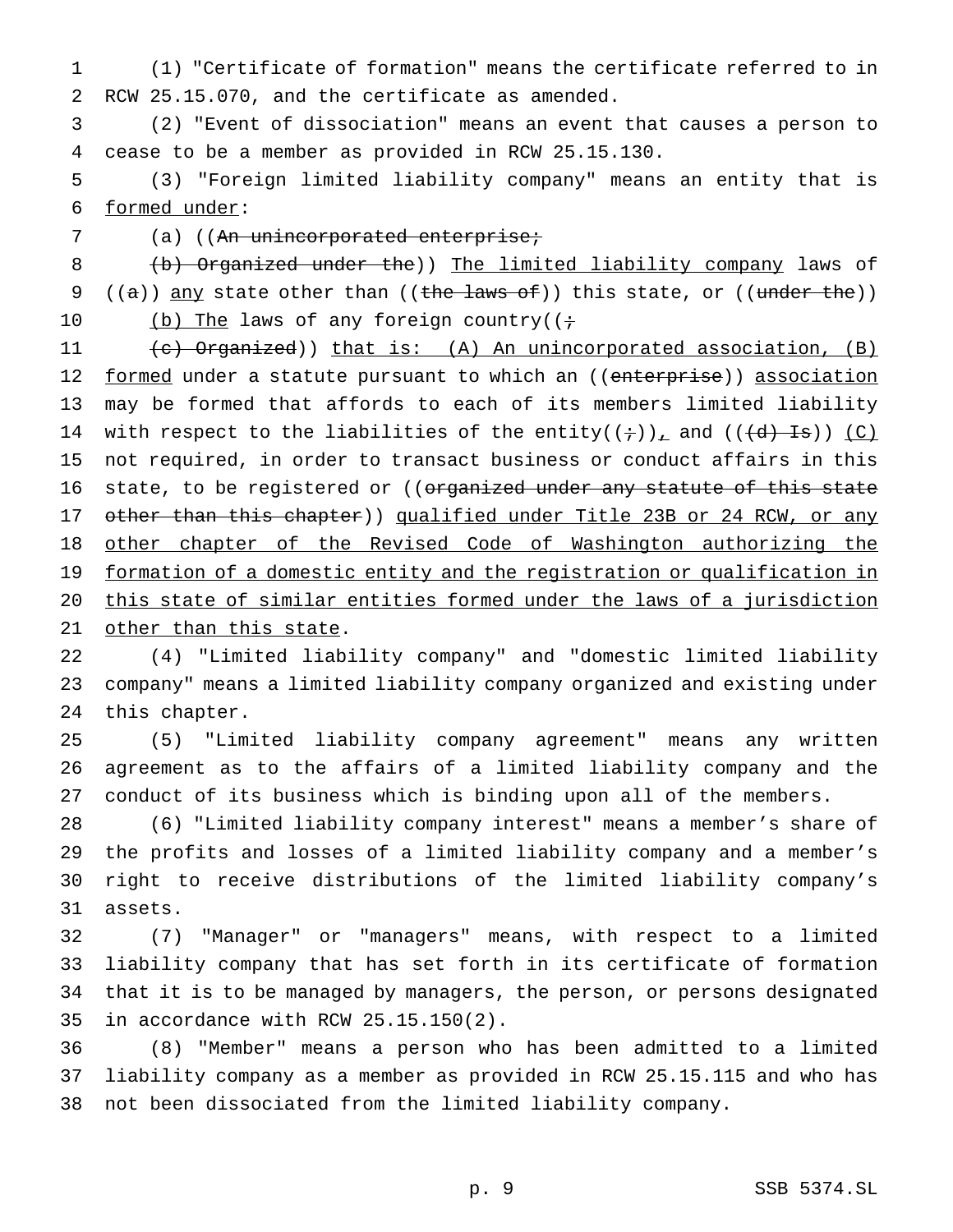(9) "Person" means a natural person, partnership (whether general or limited and whether domestic or foreign), limited liability company, foreign limited liability company, trust, estate, association, corporation, custodian, nominee, or any other individual or entity in its own or any representative capacity.

 (10) "Professional limited liability company" means a limited liability company which is organized for the purpose of rendering professional service and whose certificate of formation sets forth that it is a professional limited liability company subject to RCW 25.15.045.

11 (11) "Professional service" means ((<del>any type of personal service to</del> 12 the public which requires as a condition precedent to the rendering of 13 such service the obtaining of a license or other legal authorization, 14 including, but not by way of limitation, certified public accountants, architects, veterinarians, attorneys at law, and health professions 16 regulated under chapter 18.130 RCW)) the same as defined under RCW 18.100.030.

 (12) "State" means the District of Columbia or the Commonwealth of Puerto Rico or any state, territory, possession, or other jurisdiction of the United States other than the state of Washington.

 **Sec. 14.** RCW 25.15.045 and 1994 c 211 s 109 are each amended to read as follows:

 (1) A person or group of persons licensed or otherwise legally authorized to render professional services within this state may organize and become a member or members of a professional limited liability company under the provisions of this chapter for the purposes of rendering professional service. A "professional limited liability company" is subject to all the provisions of chapter 18.100 RCW that apply to a professional corporation, and its managers, members, agents, and employees shall be subject to all the provisions of chapter 18.100 RCW that apply to the directors, officers, shareholders, agents, or employees of a professional corporation, except as provided otherwise in this section. Nothing in this section prohibits a person duly licensed or otherwise legally authorized to render professional services in any jurisdiction other than this state from becoming a member of a professional limited liability company organized for the purpose of rendering the same professional services. Nothing in this section prohibits a professional limited liability company from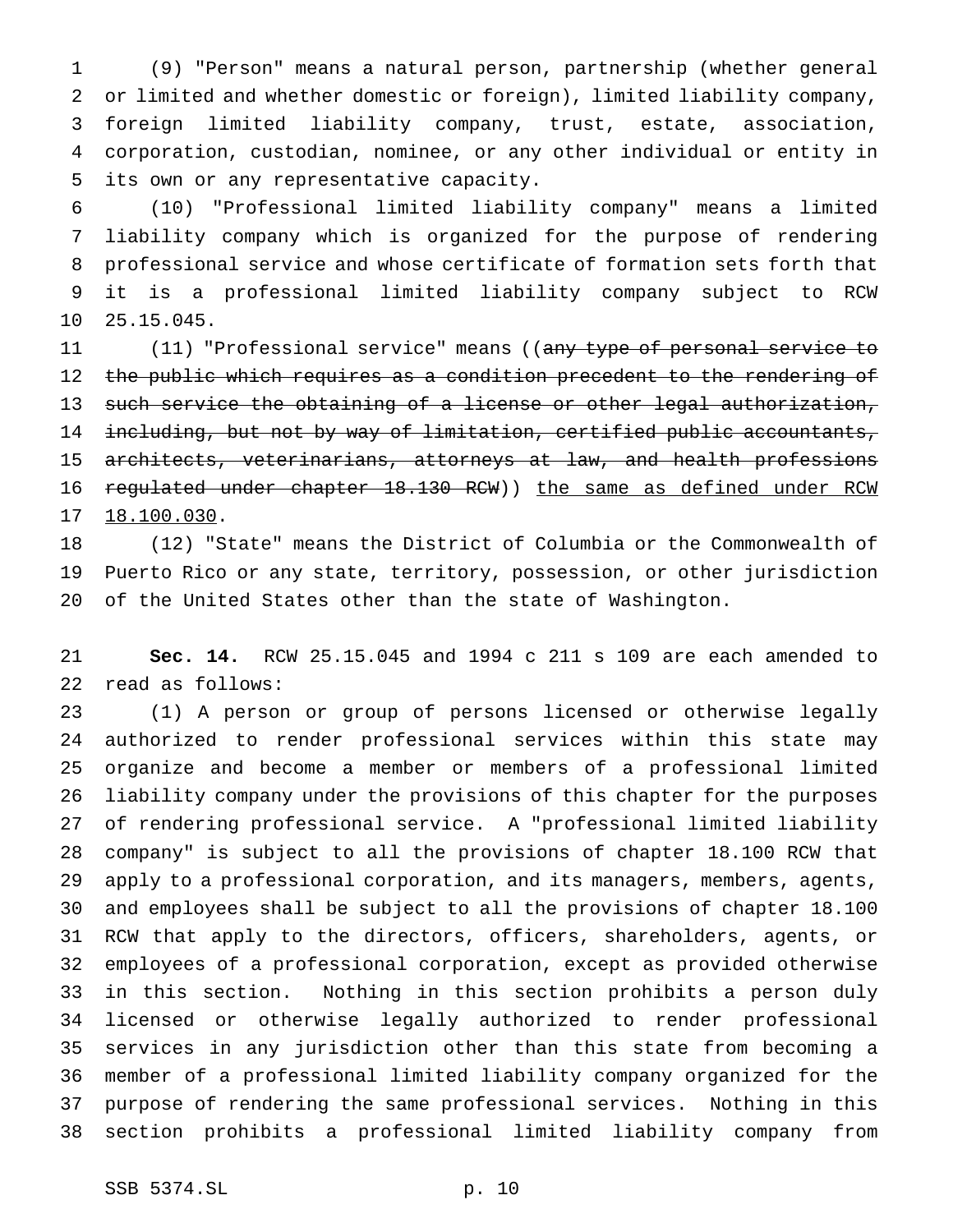rendering professional services outside this state through individuals who are not duly licensed or otherwise legally authorized to render such professional services within this state. Notwithstanding RCW 18.100.065, persons engaged in a profession and otherwise meeting the requirements of this chapter may operate under this chapter as a professional limited liability company so long as each member personally engaged in the practice of the profession in this state is 8 duly licensed or otherwise legally authorized to practice the profession in this state and:

 (a) At least one manager of the company is duly licensed or otherwise legally authorized to practice the profession in this state; ((and)) or

13 (b) Each ((resident manager or)) member in charge of an office of 14 the company in this state ((and each resident manager or member 15 personally engaged in this state in the practice of the profession)) is duly licensed or otherwise legally authorized to practice the profession in this state.

 (2) If the company's members are required to be licensed to practice such profession, and the company fails to maintain for itself and for its members practicing in this state a policy of professional liability insurance, bond, or other evidence of financial responsibility of a kind designated by rule by the state insurance commissioner and in the amount of at least one million dollars or such greater amount as the state insurance commissioner may establish by rule for a licensed profession or for any specialty within a profession, taking into account the nature and size of the business, then the company's members shall be personally liable to the extent that, had such insurance, bond, or other evidence of responsibility been maintained, it would have covered the liability in question.

 (3) For purposes of applying the provisions of chapter 18.100 RCW to a professional limited liability company, the terms "director" or "officer" shall mean manager, "shareholder" shall mean member, "corporation" shall mean professional limited liability company, "articles of incorporation" shall mean certificate of formation, "shares" or "capital stock" shall mean a limited liability company interest, "incorporator" shall mean the person who executes the certificate of formation, and "bylaws" shall mean the limited liability company agreement.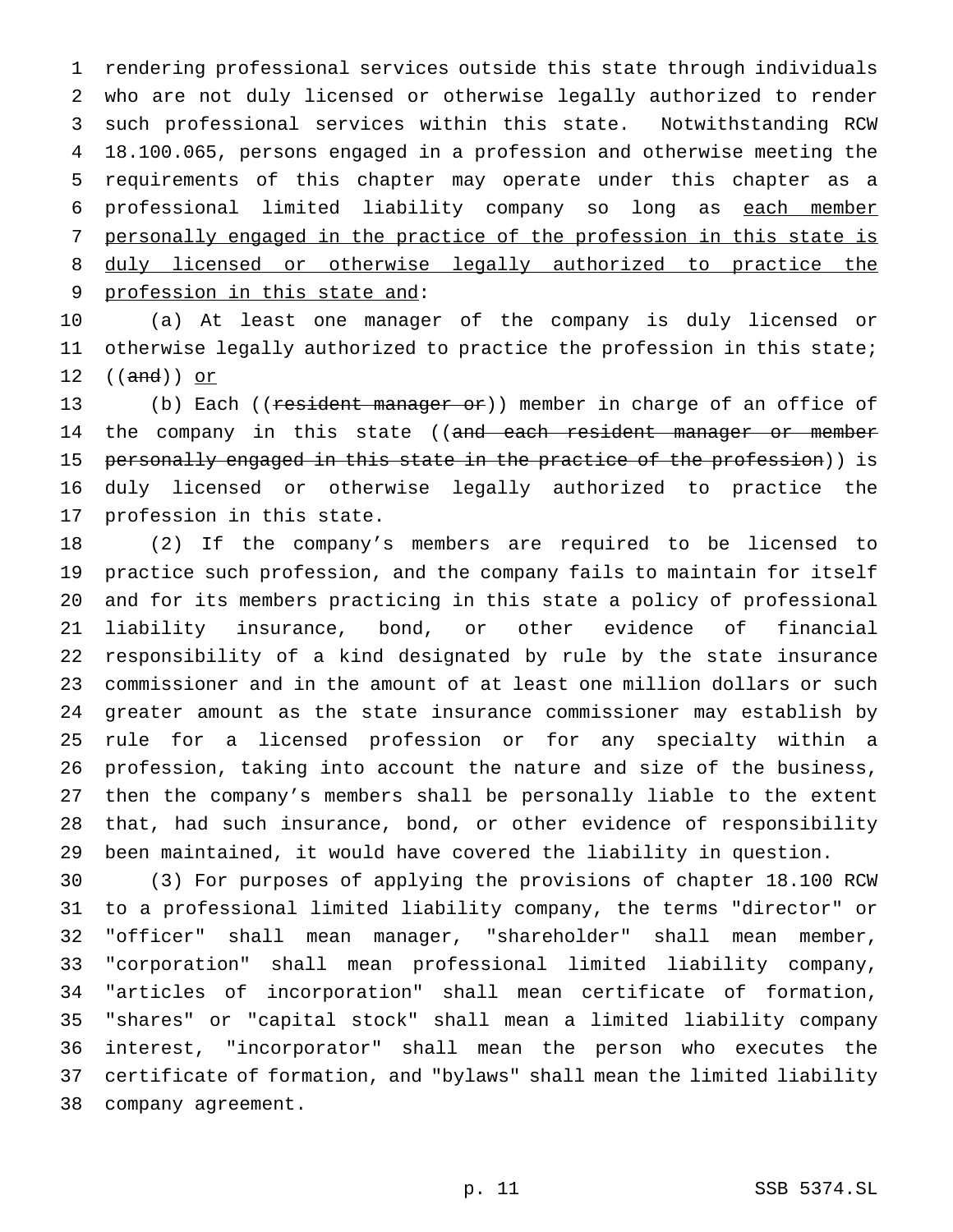(4) The name of a professional limited liability company must contain either the words "Professional Limited Liability Company," or the words "Professional Limited Liability" and the abbreviation "Co.," or the abbreviation "P.L.L.C." provided that the name of a professional limited liability company organized to render dental services shall contain the full names or surnames of all members and no other word than "chartered" or the words "professional services" or the abbreviation "P.L.L.C."

 (5) Subject to the provisions in article VII of this chapter, the following may be a member of a professional limited liability company and may be the transferee of the interest of an ineligible person or deceased member of the professional limited liability company:

 (a) A professional corporation, if its shareholders, directors, and its officers other than the secretary and the treasurer, are licensed or otherwise legally authorized to render the same specific professional services as the professional limited liability company; and

 (b) Another professional limited liability company, if the managers and members of both professional limited liability companies are licensed or otherwise legally authorized to render the same specific professional services.

 **Sec. 15.** RCW 25.15.060 and 1994 c 211 s 112 are each amended to read as follows:

 Members of a limited liability company shall be personally liable for any act, debt, obligation, or liability of the limited liability company to the extent that shareholders of a Washington business corporation would be liable in analogous circumstances. In this regard, the court may consider the factors and policies set forth in 29 established case law with regard to piercing the corporate veil, except 30 that the failure to hold meetings of members or managers or the failure to observe formalities pertaining to the calling or conduct of meetings 32 shall not be considered a factor tending to establish that the members have personal liability for any act, debt, obligation, or liability of the limited liability company if the certificate of formation and limited liability company agreement do not expressly require the 36 holding of meetings of members or managers.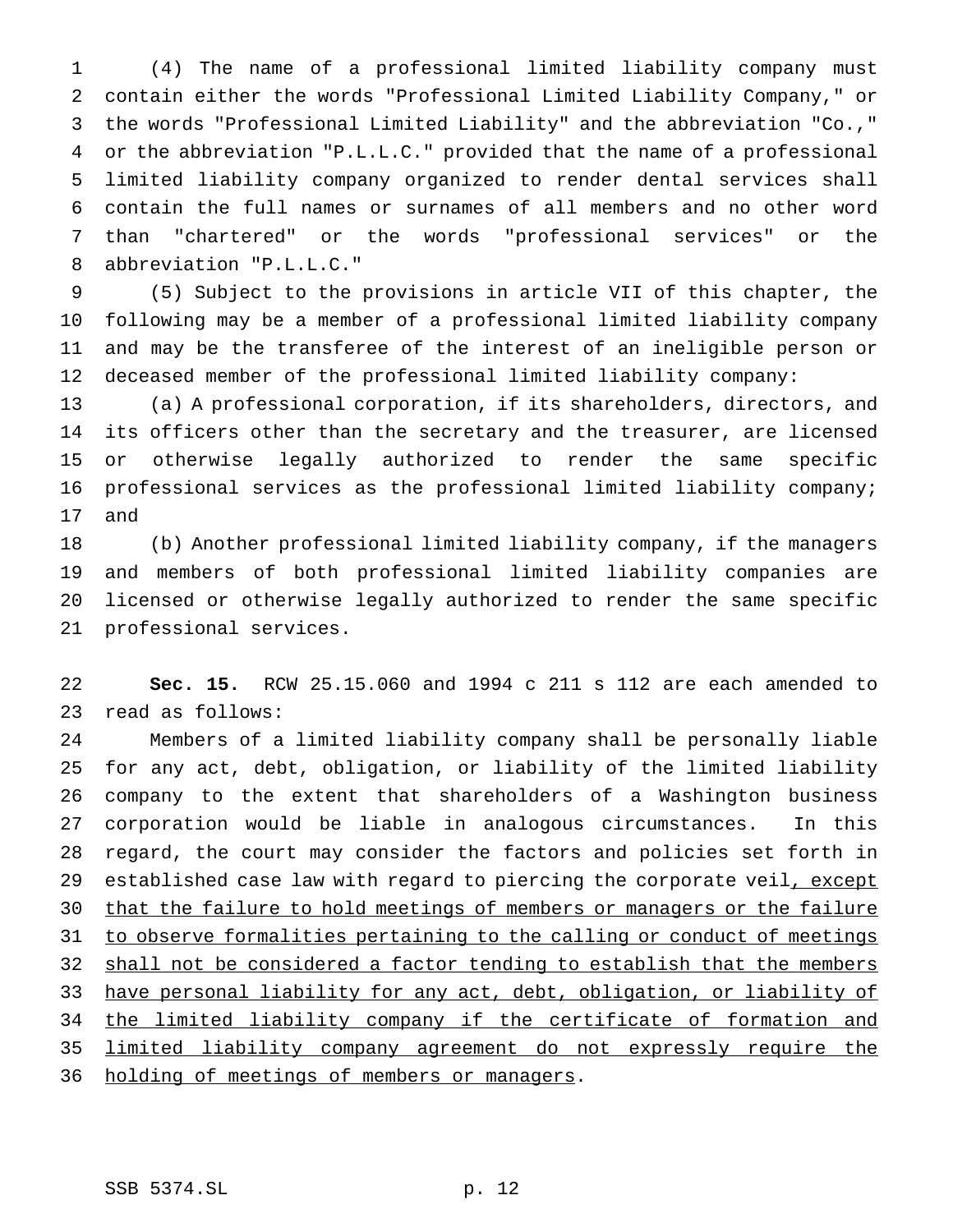**Sec. 16.** RCW 25.15.085 and 1994 c 211 s 204 are each amended to read as follows:

 (1) Each document required by this chapter to be filed in the office of the secretary of state shall be executed in the following manner:

 (a) Each original certificate of formation must be signed by the person or persons forming the limited liability company;

(b) A reservation of name may be signed by any person;

9 (c) A transfer of reservation of name must be signed by, or on 10 behalf of, the applicant for the reserved name;

 (d) A registration of name must be signed by any member or manager 12 of the foreign limited liability company;

 (e) A certificate of amendment or restatement must be signed by at least one manager, or by a member if management of the limited liability company is reserved to the members;

 (f) A certificate of cancellation must be signed by the person or persons authorized to wind up the limited liability company's affairs pursuant to RCW 25.15.295(1);

 (g) If a surviving domestic limited liability company is filing articles of merger, the articles of merger must be signed by at least one manager, or by a member if management of the limited liability company is reserved to the members, or if the articles of merger are being filed by a surviving foreign limited liability company, limited partnership, or corporation, the articles of merger must be signed by a person authorized by such foreign limited liability company, limited partnership, or corporation; and

 (h) A foreign limited liability company's application for registration as a foreign limited liability company doing business within the state must be signed by any member or manager of the foreign limited liability company.

31 (2) Any person may sign a certificate, articles of merger,  $((\theta \cdot \hat{r}))$ 32 limited liability company agreement, or other document by an attorney-33 in-fact or other person acting in a valid representative capacity, so long as each document signed in such manner identifies the capacity in which the signator signed.

 (3) The person executing the document shall sign it and state beneath or opposite the signature the name of the person and capacity in which the person signs. The document must be typewritten or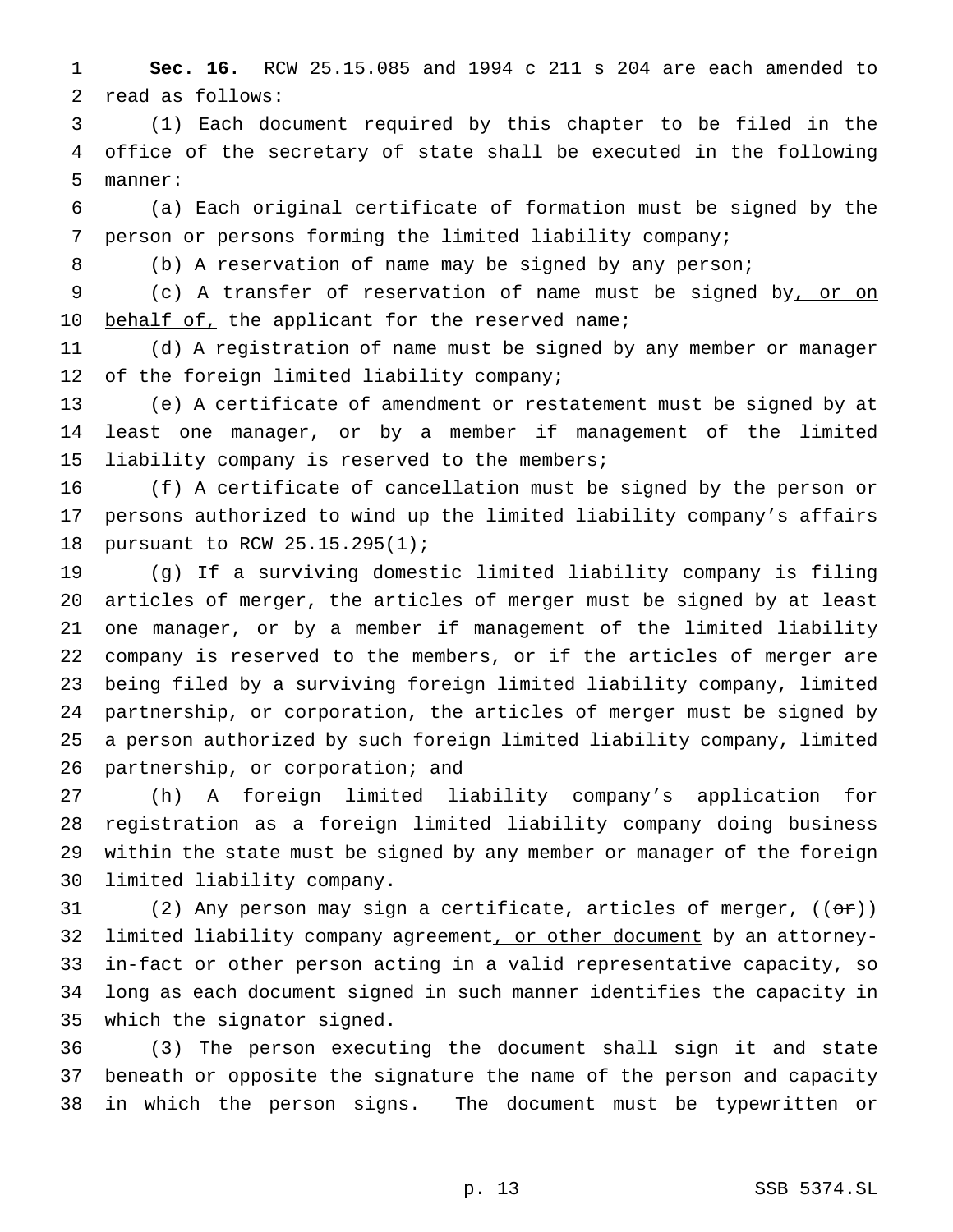printed, and must meet such legibility or other standards as may be prescribed by the secretary of state.

 (4) The execution of a certificate or articles of merger by any person constitutes an affirmation under the penalties of perjury that the facts stated therein are true.

 **Sec. 17.** RCW 25.15.130 and 1994 c 211 s 304 are each amended to read as follows:

 (1) A person ceases to be a member of a limited liability company upon the occurrence of one or more of the following events:

10 (a) The member dies or withdraws by voluntary act from the limited liability company as provided in subsection (3) of this section;

 (b) The member ceases to be a member as provided in RCW 25.15.250(2)(b) following an assignment of all the member's limited 14 liability company interest;

 (c) The member is removed as a member in accordance with the 16 limited liability company agreement;

 (d) Unless otherwise provided in the limited liability company agreement, or with the written consent of all other members at the time, the member (i) makes a general assignment for the benefit of creditors; (ii) files a voluntary petition in bankruptcy; (iii) becomes the subject of an order for relief in bankruptcy proceedings; (iv) files a petition or answer seeking for himself or herself any reorganization, arrangement, composition, readjustment, liquidation, dissolution, or similar relief under any statute, law, or regulation; (v) files an answer or other pleading admitting or failing to contest the material allegations of a petition filed against him or her in any proceeding of the nature described in (d) (i) through (iv) of this subsection; or (vi) seeks, consents to, or acquiesces in the appointment of a trustee, receiver, or liquidator of the member or of all or any substantial part of the member's properties;

 (e) Unless otherwise provided in the limited liability company agreement, or with the consent of all other members at the time, one hundred twenty days after the commencement of any proceeding against the member seeking reorganization, arrangement, composition, readjustment, liquidation, dissolution, or similar relief under any statute, law, or regulation, the proceeding has not been dismissed, or if within ninety days after the appointment without his or her consent or acquiescence of a trustee, receiver, or liquidator of the member or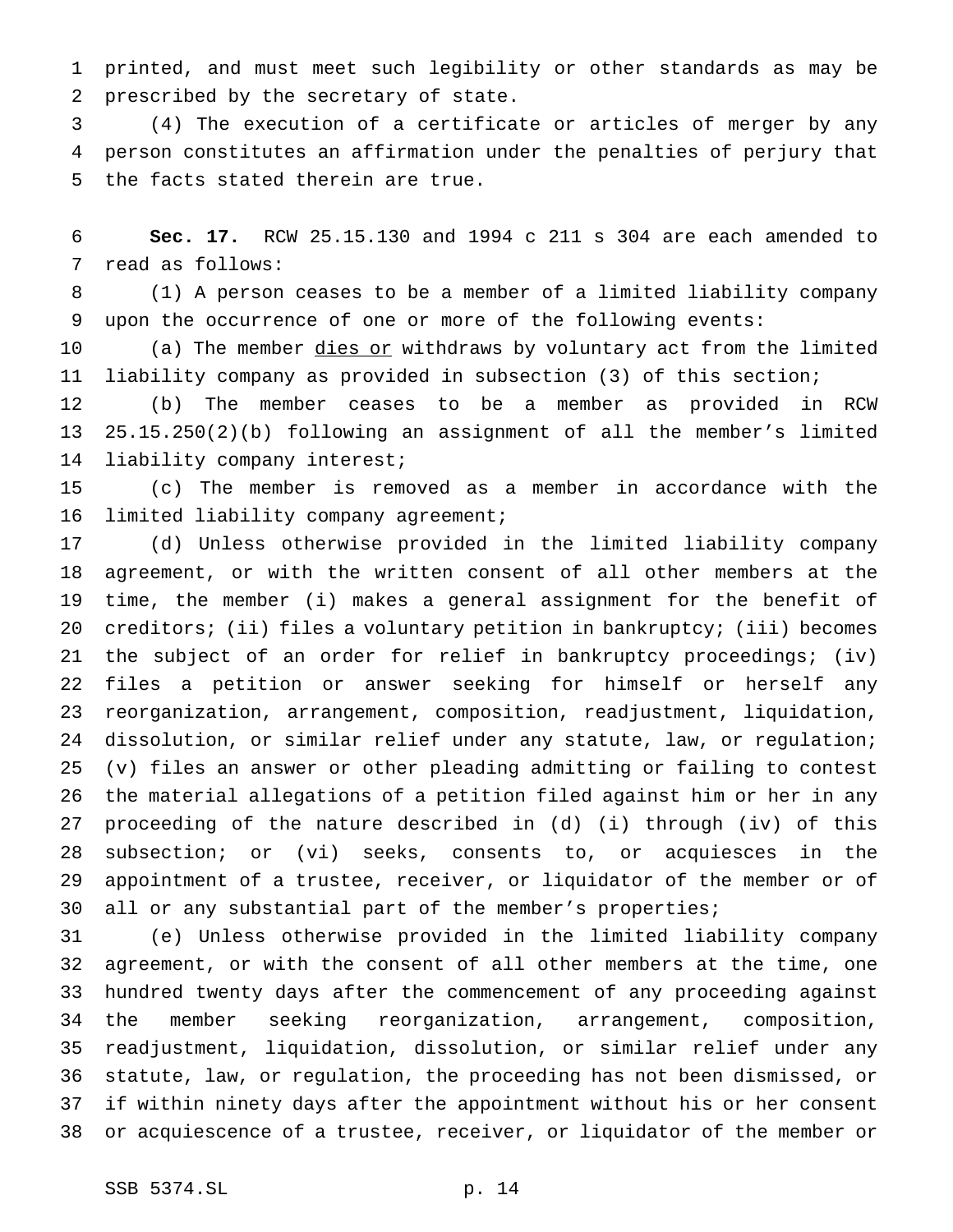of all or any substantial part of the member's properties, the appointment is not vacated or stayed, or within ninety days after the expiration of any stay, the appointment is not vacated;

 (f) Unless otherwise provided in the limited liability company agreement, or with written consent of all other members at the time, in the case of a member who is an individual, the entry of an order by a 7 court of competent jurisdiction adjudicating the member ((incompetent 8 to manage his or her person or estate)) incapacitated, as used and defined under chapter 11.88 RCW, as to his or her estate;

 (g) Unless otherwise provided in the limited liability company agreement, or with written consent of all other members at the time, in the case of a member that is another limited liability company, the dissolution and commencement of winding up of such limited liability company;

 (h) Unless otherwise provided in the limited liability company agreement, or with written consent of all other members at the time, in the case of a member that is a corporation, the filing of articles of dissolution or the equivalent for the corporation or the administrative dissolution of the corporation and the lapse of any period authorized for application for reinstatement; or

 (i) Unless otherwise provided in the limited liability company agreement, or with written consent of all other members at the time, in the case of a member that is a limited partnership, the dissolution and commencement of winding up of such limited partnership.

 (2) The limited liability company agreement may provide for other events the occurrence of which result in a person ceasing to be a member of the limited liability company.

28 (3) ((Unless otherwise provided in the limited liability company 29  $a$ greement,))  $\Delta$  member may withdraw from a limited liability company at 30 ((any time by giving thirty days' written notice to the other members)) 31 the time or upon the happening of events specified in and in accordance with the limited liability company agreement. If the limited liability 33 company agreement does not specify the time or the events upon the 34 happening of which a member may withdraw, a member may not withdraw prior to the time for the dissolution and commencement of winding up of the limited liability company, without the written consent of all other members at the time.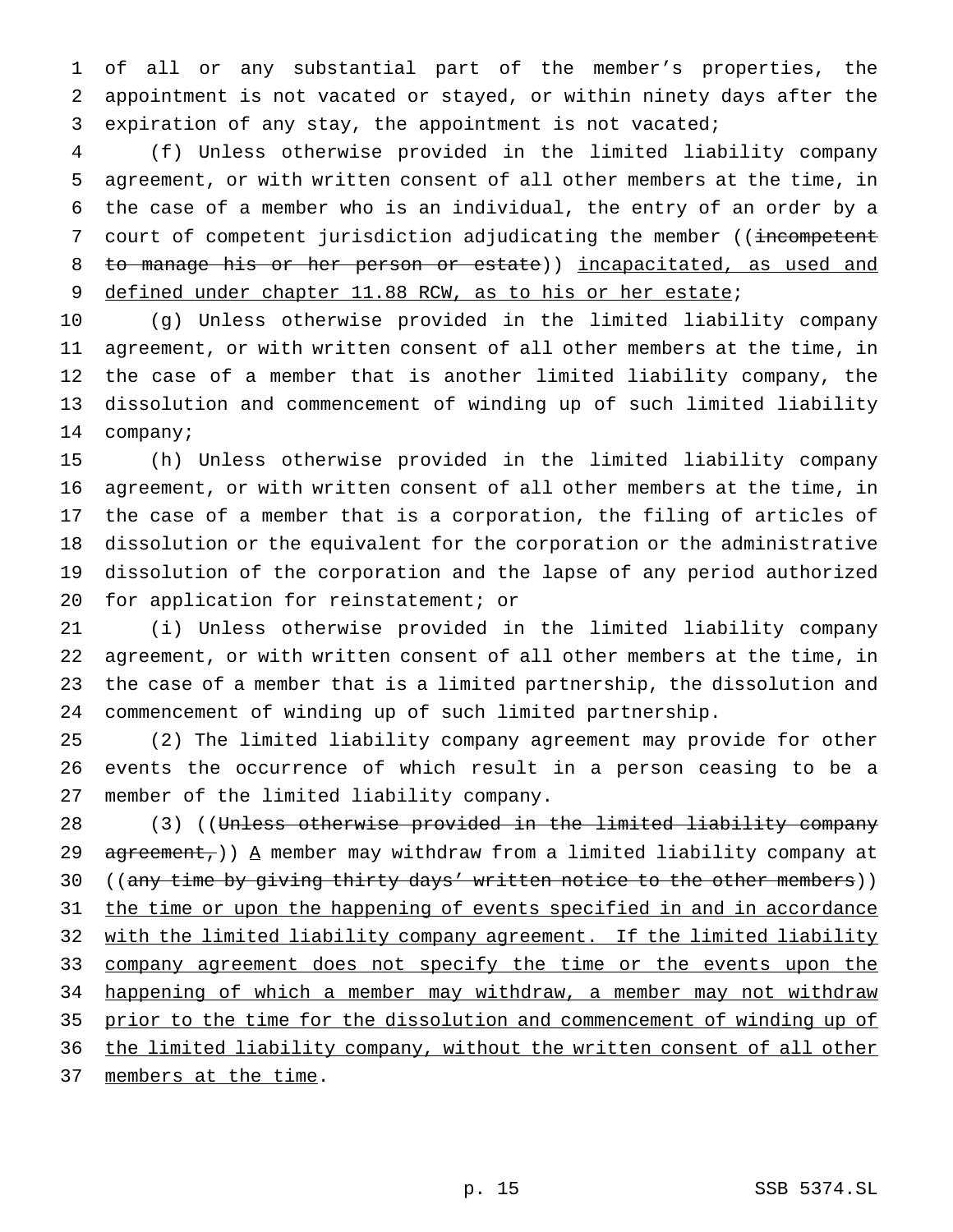**Sec. 18.** RCW 25.15.220 and 1994 c 211 s 602 are each amended to read as follows:

 Unless otherwise provided in the limited liability company 4 agreement, upon the occurrence of an event of dissociation under RCW 25.15.130 which does not cause dissolution (other than an event of 6 dissociation specified in RCW  $25.15.130((+2))$   $(1)(b)$  where the dissociating member's assignee is admitted as a member), a dissociating member (or the member's assignee) is entitled to receive any 9 distribution to which ((the member (or assignee) is entitled under the limited liability company agreement and, if not otherwise provided in a limited liability company agreement, the member (or the member's assignee) is entitled to receive, within a reasonable time after dissociation, the fair value of the member's limited liability company interest as of the date of the dissociation based upon the member's 15 right to share in distributions from the limited liability company) an assignee would be entitled.

 **Sec. 19.** RCW 25.15.250 and 1994 c 211 s 702 are each amended to read as follows:

 (1) A limited liability company interest is assignable in whole or in part except as provided in a limited liability company agreement. The assignee of a member's limited liability company interest shall have no right to participate in the management of the business and affairs of a limited liability company except:

 (a) Upon the approval of all of the members of the limited liability company other than the member assigning his or her limited 26 liability company interest; or

(b) As provided in a limited liability company agreement.

 (2) Unless otherwise provided in a limited liability company agreement:

 (a) An assignment entitles the assignee to share in such profits and losses, to receive such distributions, and to receive such allocation of income, gain, loss, deduction, or credit or similar item 33 to which the assignor was entitled, to the extent assigned; and

 (b) A member ceases to be a member and to have the power to exercise any rights or powers of a member upon assignment of all of his or her limited liability company interest.

 (3) For the purposes of this chapter, unless otherwise provided in a limited liability company agreement: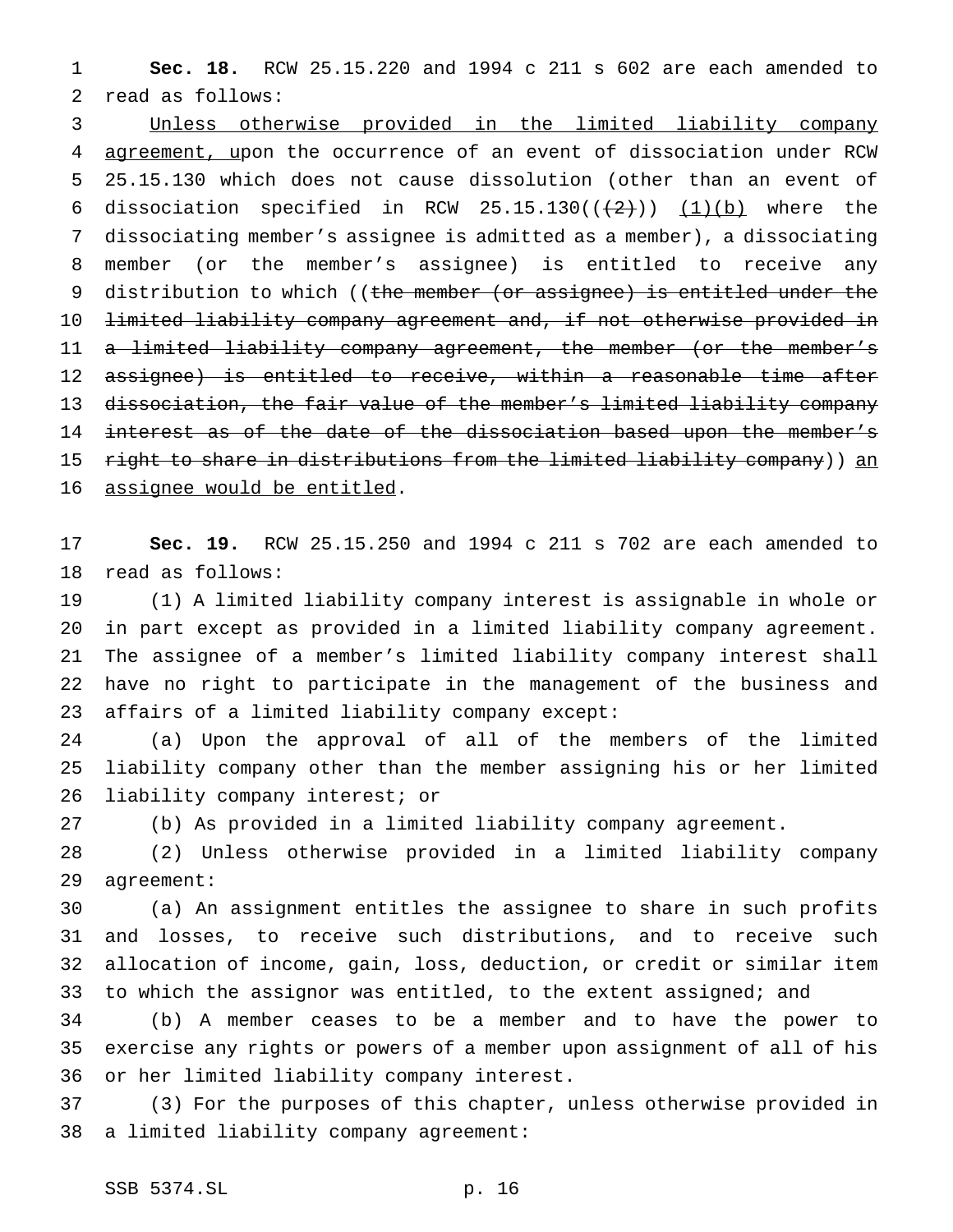(a) The pledge of, or granting of a security interest, lien, or other encumbrance in or against, any or all of the limited liability company interest of a member shall not be deemed to be an assignment of the member's limited liability company interest, but a foreclosure or execution sale or exercise of similar rights with respect to all of a member's limited liability company interest shall be deemed to be an assignment of the member's limited liability company interest to the transferee pursuant to such foreclosure or execution sale or exercise of similar rights;

10 (b) ((The death of a member who is an individual shall be deemed to be an assignment of that member's entire limited liability company 12 interest to his or her personal representative;

 $\{e\})$ ) Where a limited liability company interest is held in a trust or estate, or is held by a trustee, personal representative, or other fiduciary, the transfer of the limited liability company interest, whether to a beneficiary of the trust or estate or otherwise, shall be deemed to be an assignment of such limited liability company interest, but the mere substitution or replacement of the trustee, personal representative, or other fiduciary shall not constitute an assignment of any portion of such limited liability company interest.

 (4) Unless otherwise provided in a limited liability company agreement and except to the extent assumed by agreement, until an assignee of a limited liability company interest becomes a member, the assignee shall have no liability as a member solely as a result of the assignment.

 **Sec. 20.** RCW 25.15.280 and 1994 c 211 s 803 are each amended to read as follows:

 The secretary of state may commence a proceeding under RCW 25.15.285 to administratively dissolve a limited liability company if: (1) The limited liability company does not pay any license fees or 31 penalties, imposed by this chapter, when they become due;

 (2) The limited liability company does not deliver its completed 33 initial report or annual report to the secretary of state when it is 34 due;

 (3) The limited liability company is without a registered agent or registered office in this state for sixty days or more; or

37  $((+2))$   $(4)$  The limited liability company does not notify the secretary of state within sixty days that its registered agent or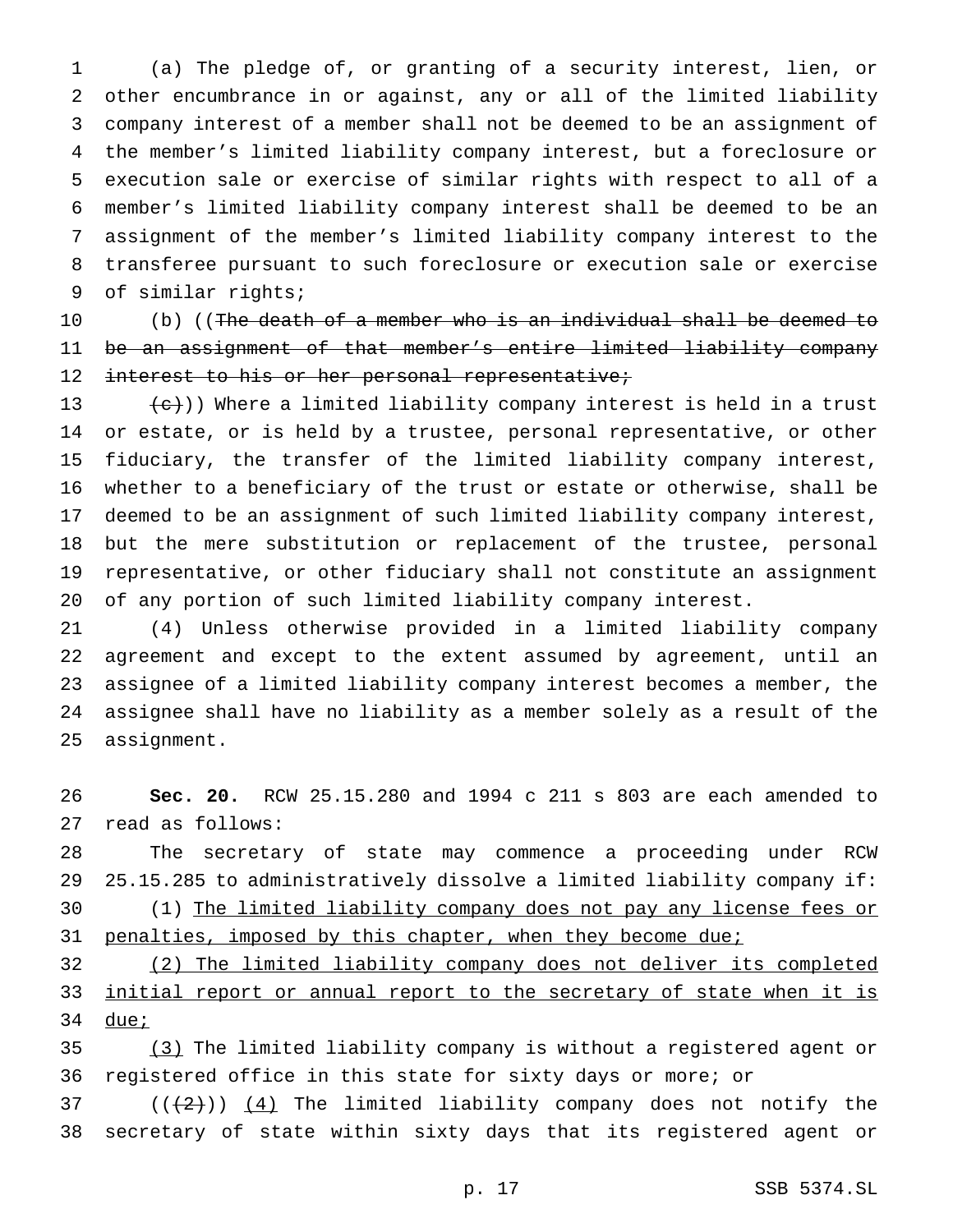registered office has been changed, that its registered agent has resigned, or that its registered office has been discontinued.

 **Sec. 21.** RCW 25.15.310 and 1994 c 211 s 901 are each amended to read as follows:

(1) Subject to the Constitution of the state of Washington:

 (a) The laws of the state, territory, possession, or other jurisdiction or country under which a foreign limited liability company is organized govern its organization and internal affairs and the 9 liability of its members and managers; and

 (b) A foreign limited liability company may not be denied registration by reason of any difference between those laws and the laws of this state.

 (2) A foreign limited liability company is subject to RCW 25.15.030 14 and, notwithstanding subsection (1)(a) of this section, a foreign limited liability company rendering professional services in this state is also subject to RCW 25.15.045(2).

 (3) A foreign limited liability company and its members and managers doing business in this state thereby submit to personal jurisdiction of the courts of this state and are subject to RCW 25.15.125.

 **Sec. 22.** RCW 24.06.045 and 1994 c 211 s 1307 are each amended to read as follows:

The corporate name:

 (1) Shall not contain any word or phrase which indicates or implies that it is organized for any purpose other than one or more of the purposes contained in its articles of incorporation.

 (2) Shall not be the same as, or deceptively similar to, the name of any corporation existing under any act of this state, or any foreign corporation authorized to transact business or conduct affairs in this state under any act of this state, or the name of any limited liability 31 ((corporation)) company organized or authorized to transact business under any act of this state, the name of a domestic or foreign limited partnership on file with the secretary, or a corporate name reserved or registered as permitted by the laws of this state. This subsection shall not apply if the applicant files with the secretary of state either of the following: (a) The written consent of the other corporation, limited liability company, limited partnership, or holder